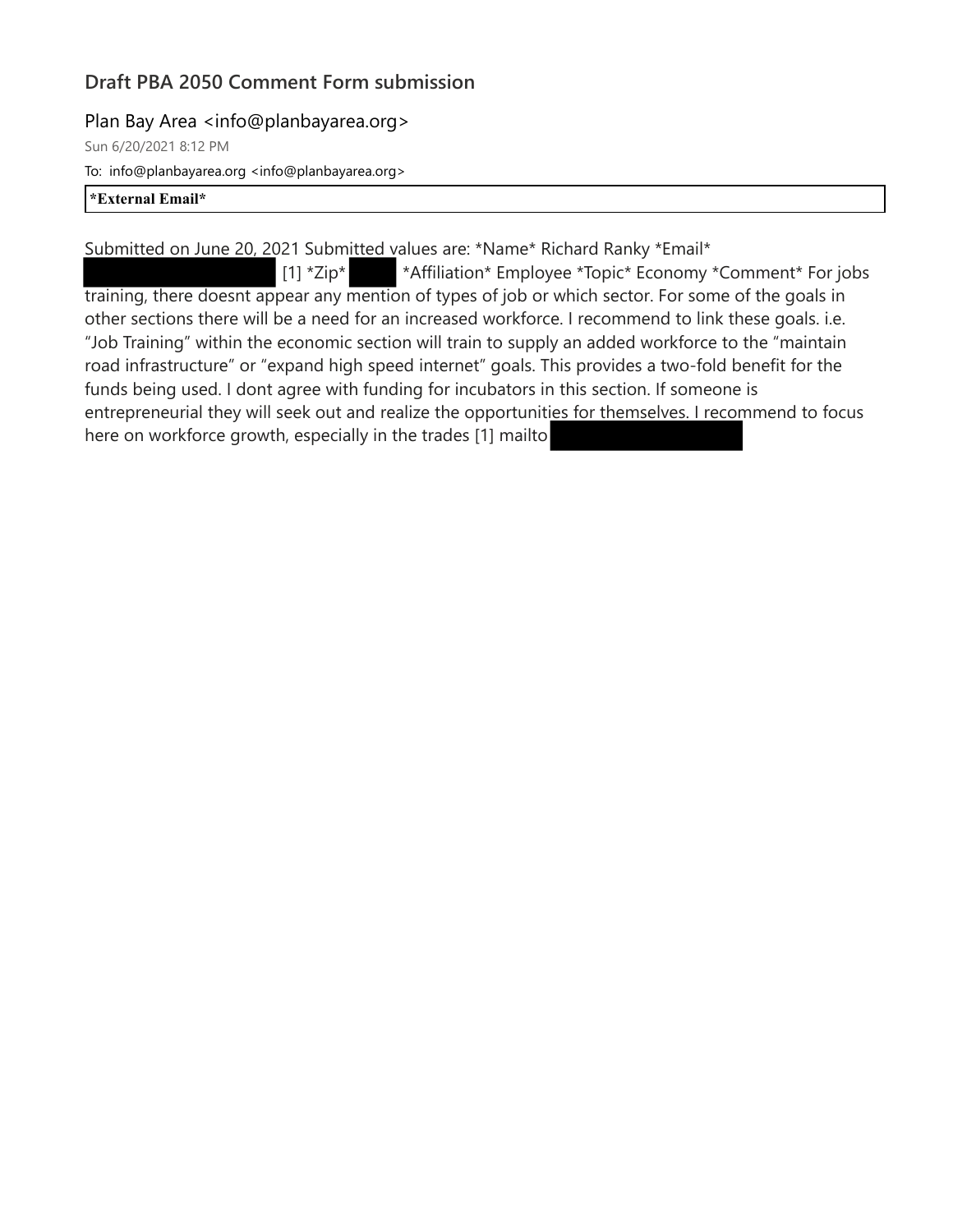### Plan Bay Area <info@planbayarea.org>

Sun 6/20/2021 8:25 PM

To: info@planbayarea.org <info@planbayarea.org>

#### **\*External Email\***

Submitted on June 20, 2021 Submitted values are: \*Name\* Richard Ranky \*Email\*

[1] \*Zip\* \*Affiliation\* Resident \*Topic\* Housing \*Comment\* What percentage of homes in the Bay Area are occupied as well as owned? What ideas are there for additional incentive for homeowners to have full occupancy of properties including apartment buildings? Similar to how priceline offers a discount rate for last minute hotel rooms, what economic incentives / policy is possible to compel homeowners and condos to maintain a minimum of occupancy of something like 90% even at a reduced price? Are there opportunities for a program to assist people who are recently homeless and living in their cars for example to temporarily reside with a family in the top 5% income in the Bay Area? They could park in the driveways of the wealthy residents as a safe space for a set period of time (6 months?) while they look for a new job or home. [1] mailto: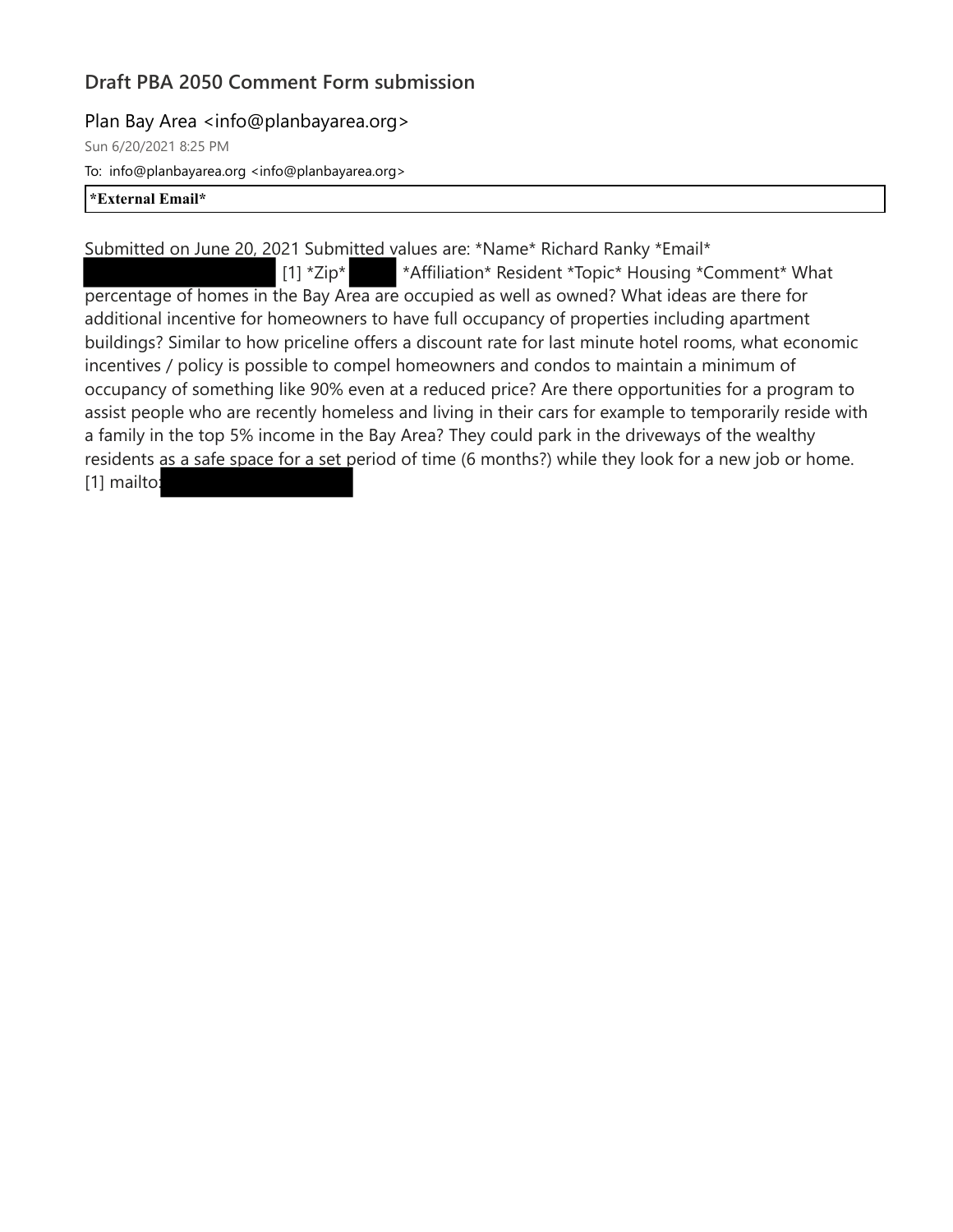### Plan Bay Area <info@planbayarea.org>

Sun 6/20/2021 8:31 PM

To: info@planbayarea.org <info@planbayarea.org>

#### **\*External Email\***

Submitted on June 20, 2021 Submitted values are: \*Name\* Richard Ranky \*Email\*

[1] \*Zip\* \*Affiliation\* Resident \*Topic\* Transportation \*Comment\* There is no clear plan to reduce car ownership and supplement with car sharing or public transit. Multiple car ownership in the Bay Area should be a luxury, and taxed appropriately. In SF for example, registering a car for a household should be based on wheelbase or weight (the larger the vehicle, the more parking it takes up, so the more expensing the registration should be). Incentives (priority parking and commuter lane access) for car share services can also help reduce the amount of car ownership. There is not much detail on which transit routes the team wants to prioritize on improving and adding. Picking some corridors would help to focus the message [1] mailto: